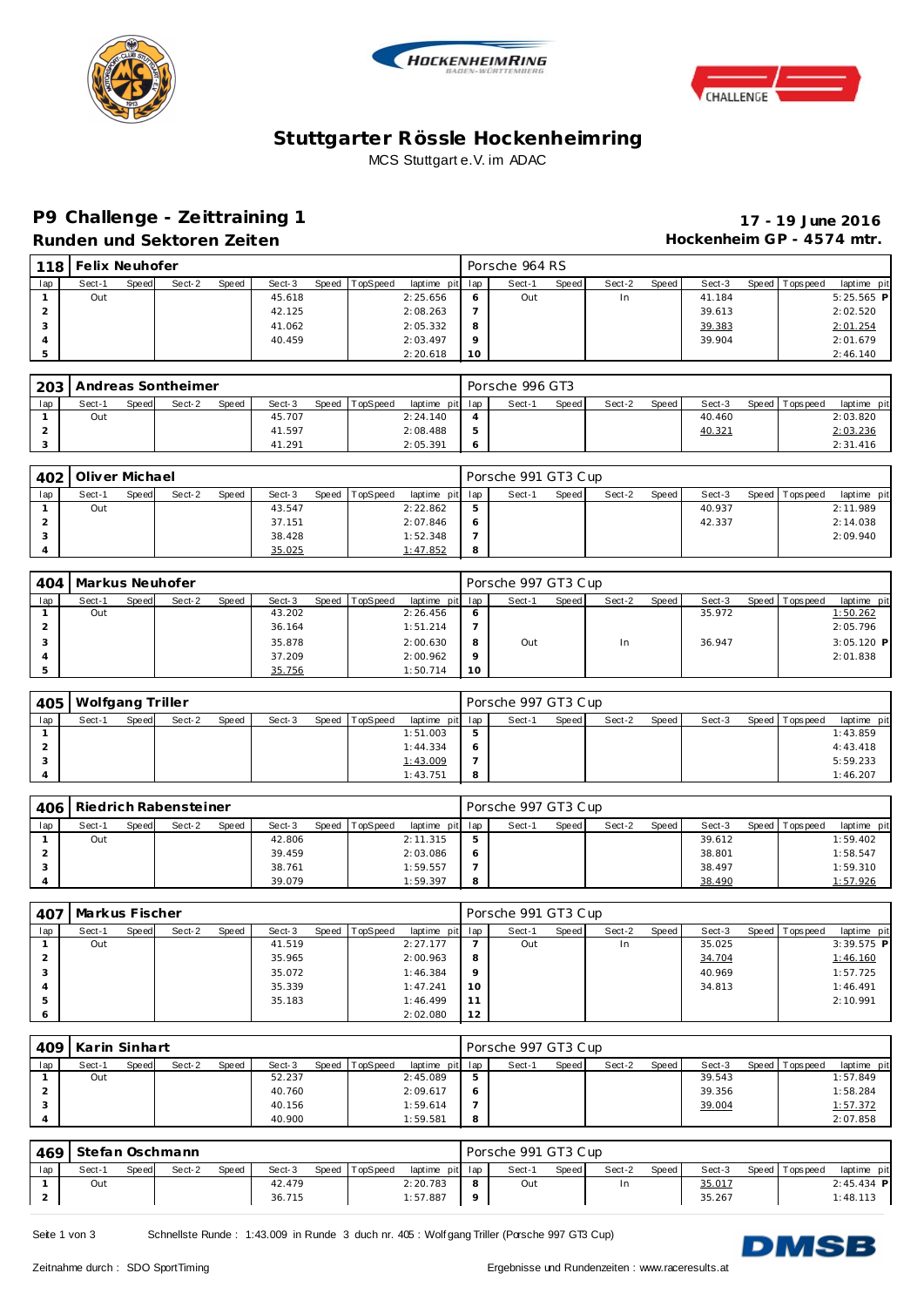





## **Stuttgarter Rössle Hockenheimring** MCS Stuttgart e.V. im ADAC

## **P9 Challenge - Ze ittraining 1 17 - 19 June 2016**

Runden und Sektoren Zeiten **Munden und Sektoren Zeiten Hockenheim GP** - 4574 mtr.

| 3       | 35.137 | 1:47.998 | 10 | 35.077 | 1:46.778 |
|---------|--------|----------|----|--------|----------|
| 4       | 35.312 | 1:47.526 | 11 | 35.952 | 1:51.730 |
| 5       | 35.475 | 1:49.361 | 12 | 35.283 | 1:46.801 |
| $\circ$ | 35.442 | 1:47.417 | 13 | 35.039 | 1:52.323 |
|         |        | 1:54.890 | 14 |        |          |

|     | 503 Albert Kierdorf |              |        |              |        |       |          |                 | Porsche 997 GT2 |       |        |       |        |                   |             |
|-----|---------------------|--------------|--------|--------------|--------|-------|----------|-----------------|-----------------|-------|--------|-------|--------|-------------------|-------------|
| lap | Sect-1              | <b>Speed</b> | Sect-2 | <b>Speed</b> | Sect-3 | Speed | TopSpeed | laptime pit lap | Sect-1          | Speed | Sect-2 | Speed | Sect-3 | Speed   Tops peed | laptime pit |
|     | Out                 |              |        |              |        |       |          | 2:34.030        |                 |       |        |       |        |                   | 2:18.592    |
|     | Out                 |              |        |              | 38.569 |       |          | $4:51.646$ P    |                 |       |        |       |        |                   |             |

|     | 506   Markus Alber |              |        |       |        |       |          |                 |            | Porsche 997 GT3 Cup |       |        |       |        |                 |             |
|-----|--------------------|--------------|--------|-------|--------|-------|----------|-----------------|------------|---------------------|-------|--------|-------|--------|-----------------|-------------|
| lap | Sect-1             | <b>Speed</b> | Sect-2 | Speed | Sect-3 | Speed | TopSpeed | laptime pit lap |            | Sect-1              | Speed | Sect-2 | Speed | Sect-3 | Speed Tops peed | laptime pit |
|     | Out                |              |        |       | 39.394 |       |          | 2:07.415        |            |                     |       |        |       | 41.094 |                 | 1:58.414    |
|     |                    |              |        |       | 34.904 |       |          | 1:47.953        | 5          |                     |       |        |       | 35.035 |                 | 1:46.160    |
|     |                    |              |        |       | 34.613 |       |          | 1:45.166        | $\epsilon$ |                     |       |        |       |        |                 | 2:18.596    |

| .507 | James Jesse<br>Jd |       |        |       |        |       |          |          | Porsche 997 GT3 Cup |        |       |        |       |        |       |            |             |  |
|------|-------------------|-------|--------|-------|--------|-------|----------|----------|---------------------|--------|-------|--------|-------|--------|-------|------------|-------------|--|
| lap  | Sect-1            | Speed | Sect-2 | Speed | Sect-3 | Speed | ™opSpeed | laptime  | pit lap             | Sect-1 | Speed | Sect-2 | Speed | Sect-3 | Speed | Fops pee d | laptime pit |  |
|      | Out               |       |        |       | 38.881 |       |          | 2:03.494 |                     |        |       |        |       |        |       |            | 2:18.371    |  |

|     | $-511$<br>Fritz K. Fritz K. |       |        |              |        |  | Porsche 997 GT2 |                 |  |        |       |        |         |        |  |                |             |
|-----|-----------------------------|-------|--------|--------------|--------|--|-----------------|-----------------|--|--------|-------|--------|---------|--------|--|----------------|-------------|
| lap | Sect-1                      | Speed | Sect-2 | <b>Speed</b> | Sect-3 |  | Speed TopSpeed  | laptime pit lap |  | Sect-1 | Speed | Sect-2 | Speed I | Sect-3 |  | Speed Topspeed | laptime pit |
|     | Out                         |       |        |              | 34.551 |  |                 | : 53.050        |  |        |       |        |         |        |  |                | 2:37.681    |

| 607 |        | Michael Yenci |        |       |        |  |                |                 |          | Audi R8 LMS |       |        |       |        |  |                 |             |  |  |  |
|-----|--------|---------------|--------|-------|--------|--|----------------|-----------------|----------|-------------|-------|--------|-------|--------|--|-----------------|-------------|--|--|--|
| lap | Sect-1 | Speed         | Sect-2 | Speed | Sect-3 |  | Speed TopSpeed | laptime pit lap |          | Sect-1      | Speed | Sect-2 | Speed | Sect-3 |  | Speed Tops peed | laptime pit |  |  |  |
|     | Out    |               |        |       | 42.109 |  |                | 2:20.589        | O        |             |       |        |       | 36.178 |  |                 | 1:49.280    |  |  |  |
| ∠   |        |               |        |       | 48.623 |  |                | 2:28.549        |          |             |       |        |       | 35.693 |  |                 | 1:48.770    |  |  |  |
| 3   |        |               |        |       | 36.571 |  |                | 1:49.730        | 8        |             |       |        |       | 37.031 |  |                 | 1:57.156    |  |  |  |
| 4   |        |               |        |       | 42.190 |  |                | 2:06.903        | $\Omega$ |             |       |        |       |        |  |                 | 2:15.841    |  |  |  |
|     |        |               |        |       | 36.635 |  |                | 1:49.717        | 10       |             |       |        |       |        |  |                 |             |  |  |  |

| 611     | Jürgen Alzen |       |        |       |        |  |                |                 | Ford GT |        |       |        |       |        |  |                 |              |  |  |
|---------|--------------|-------|--------|-------|--------|--|----------------|-----------------|---------|--------|-------|--------|-------|--------|--|-----------------|--------------|--|--|
| lap     | Sect-1       | Speed | Sect-2 | Speed | Sect-3 |  | Speed TopSpeed | laptime pit lap |         | Sect-1 | Speed | Sect-2 | Speed | Sect-3 |  | Speed Tops peed | laptime pit  |  |  |
|         | Out          |       |        |       | 36.452 |  |                | 2:22.482        |         |        |       |        |       | 34.383 |  |                 | 1:45.106     |  |  |
|         |              |       |        |       | 36.391 |  |                | 1:49.869        | 8       |        |       |        |       |        |  |                 | 1:53.509     |  |  |
| 3       |              |       |        |       | 34.334 |  |                | 1:44.368        | $\circ$ | Out    |       | In     |       | 34.698 |  |                 | $5:08.338$ P |  |  |
|         |              |       |        |       | 34.523 |  |                | 1:44.075        | 10      |        |       |        |       | 34.073 |  |                 | 1:43.290     |  |  |
| 5       |              |       |        |       | 34.517 |  |                | 1:44.296        | 11      |        |       |        |       |        |  |                 | 1:52.095     |  |  |
| $\circ$ |              |       |        |       | 34.577 |  |                | 1:44.565        | 12      |        |       |        |       |        |  |                 |              |  |  |

| 801 | Walter Widmer<br>Speed TopSpeed |       |        |              |        |  |  |                 |  | Ligier LMP 3 |       |        |       |        |  |                |             |  |  |  |
|-----|---------------------------------|-------|--------|--------------|--------|--|--|-----------------|--|--------------|-------|--------|-------|--------|--|----------------|-------------|--|--|--|
| lap | Sect-1                          | Speed | Sect-2 | <b>Speed</b> | Sect-3 |  |  | laptime pit lap |  | Sect-1       | Speed | Sect-2 | Speed | Sect-3 |  | Speed Topspeed | laptime pit |  |  |  |
|     | Out                             |       |        |              | 36.979 |  |  | 2:00.425        |  |              |       |        |       | 35.071 |  |                | 1:51.384    |  |  |  |
| ∠   |                                 |       |        |              | 35.252 |  |  | 1:50.749        |  |              |       |        |       |        |  |                |             |  |  |  |

|     | 803   Rene Gilmonen |       |        |       |        |         |          |                 |             | Renault Clio Cup |       |        |       |        |  |                 |             |  |  |  |
|-----|---------------------|-------|--------|-------|--------|---------|----------|-----------------|-------------|------------------|-------|--------|-------|--------|--|-----------------|-------------|--|--|--|
| lap | Sect-1              | Speed | Sect-2 | Speed | Sect-3 | Speed ' | TopSpeed | laptime pit lap |             | Sect-1           | Speed | Sect-2 | Speed | Sect-3 |  | Speed Tops peed | laptime pit |  |  |  |
|     | Out                 |       |        |       | 44.378 |         |          | 2:36.975        |             |                  |       |        |       | 40.136 |  |                 | 2:02.757    |  |  |  |
|     |                     |       |        |       | 40.206 |         |          | 2:05.207        | 8           |                  |       |        |       | 45.690 |  |                 | 2:22.944    |  |  |  |
|     |                     |       |        |       | 40.253 |         |          | 2:02.568        | $\mathsf Q$ |                  |       |        |       | 41.639 |  |                 | 2:09.325    |  |  |  |
|     |                     |       |        |       | 39.522 |         |          | 2:01.758        | 10          |                  |       |        |       | 40.384 |  |                 | 2:04.845    |  |  |  |
|     |                     |       |        |       |        |         |          | 2:18.951        | 11          |                  |       |        |       | 40.014 |  |                 | 2:02.652    |  |  |  |
|     | Out                 |       | In     |       | 40.699 |         |          | $3:58.343$ P    | 12          |                  |       |        |       |        |  |                 |             |  |  |  |

| 804 | Marc Roth |       |        |       |        |       |          |                 | Audi    |        |       |        |       |        |                |             |
|-----|-----------|-------|--------|-------|--------|-------|----------|-----------------|---------|--------|-------|--------|-------|--------|----------------|-------------|
| lap | Sect-1    | Speed | Sect-2 | Speed | Sect-3 | Speed | TopSpeed | laptime pit lap |         | Sect-1 | Speed | Sect-2 | Speed | Sect-3 | Speed Topspeed | laptime pit |
|     | Out       |       |        |       | 42.019 |       |          | 2:20.348        | -6      |        |       |        |       | 36.976 |                | 1:56.276    |
|     |           |       |        |       | 38.877 |       |          | 2:04.899        |         |        |       |        |       | 36.865 |                | 1:55.463    |
|     |           |       |        |       | 39.288 |       |          | 2:00.906        | -8      |        |       |        |       | 36.669 |                | 1:54.611    |
|     |           |       |        |       | 37.303 |       |          | 1:55.956        | $\circ$ |        |       |        |       |        |                | 2:11.341    |
|     |           |       |        |       | 40.418 |       |          | 1:58.189        | 10      |        |       |        |       |        |                |             |

Seite 2 von 3 Schnellste Runde : 1:43.009 in Runde 3 duch nr. 405 : Wolf gang Triller (Porsche 997 GT3 Cup)